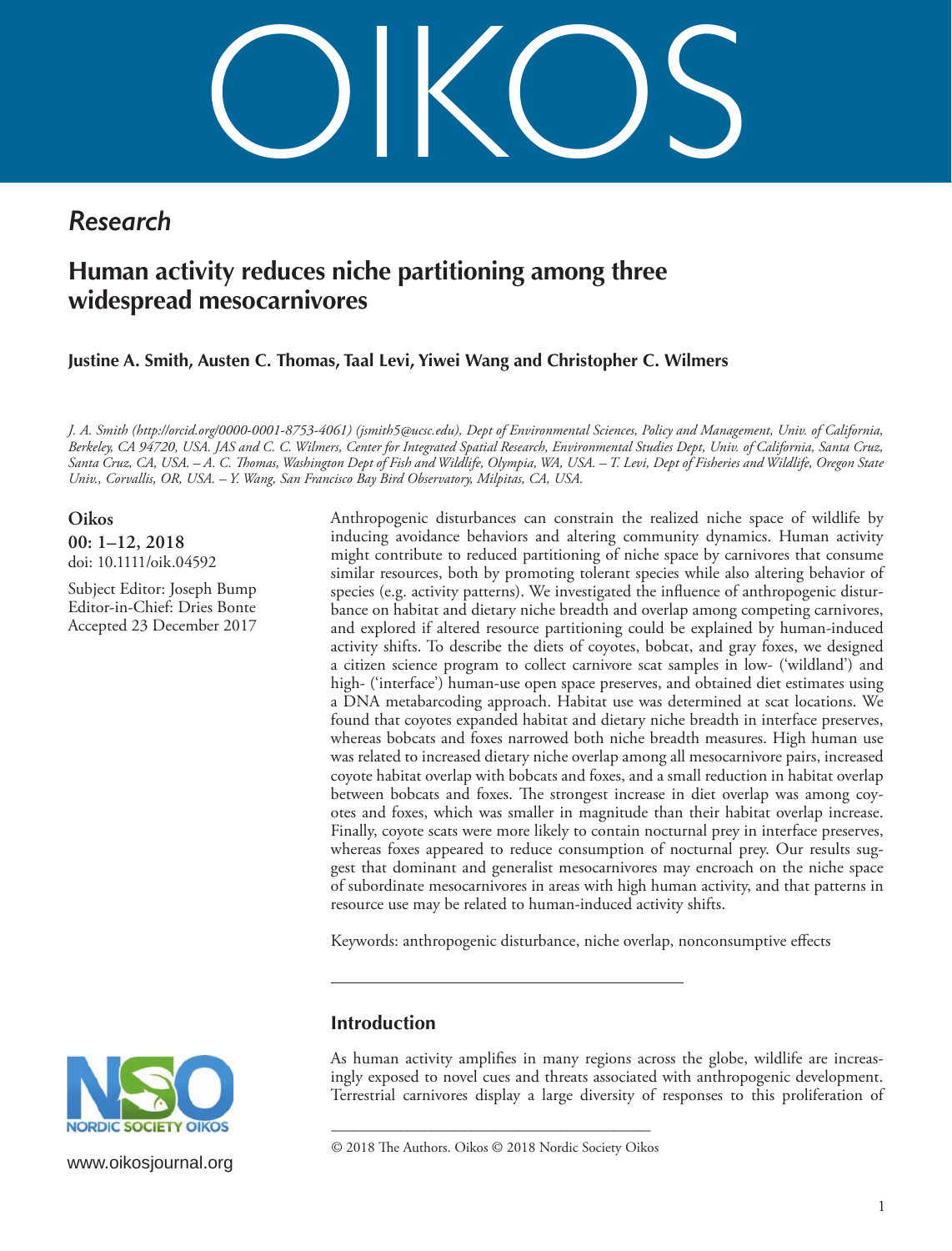human activity; some carnivores are particularly sensitive to risk from humans and respond by altering their space use (Wilmers et al. 2013), activity patterns (Barrueto et al. 2014, Wang et al. 2015), and feeding behavior (Smith et al. 2015), whereas others benefit from human development due to high tolerance of humans (McKinney 2006), exploitation of anthropogenic resource subsidies (Newsome et al. 2014), and reduced risk of predation or competition (Crooks and Soulé 1999). Although behavioral plasticity allows some carnivores to persist in human-dominated systems by mitigating exposure to anthropogenic stressors and risks (Bateman and Fleming 2012, Oriol‐Cotterill et al. 2015, Carter and Linnell 2016), increases in more adaptable species can have unexpected direct and indirect effects on subordinate carnivores or prey (Ritchie and Johnson 2009, Ripple et al. 2013). Thus human activity, by differentially impacting individual carnivore populations, has the potential to alter the niche space of all carnivore species in a community.

The realized niche of a wildlife population is often redefined in human-dominated landscapes, particularly because anthropogenic disturbance hinders some species while benefitting others and therefore alters species interactions indirectly (Alberti et al. 2003). Indirect effects of human activity may be especially prevalent in carnivores, which often partition their use of space and time in order to access shared prey resources (Vanak et al. 2013). Because carnivores frequently share similar geographic ranges and habitat requirements, they form hierarchies among species that force inferior competitors into altered niche spaces defined by fine scale selection of microhabitats or temporal activity patterns (Cozzi et al. 2012, Kamler et al. 2012, Remonti et al. 2012). In some instances, interspecific competition is the most impactful driver of temporal partitioning (Hayward and Slotow 2009), allowing for coexistence when carnivores exploit the same prey communities.

Human-induced carnivore behavior change, particularly in dominant and adaptable species, are likely to exacerbate anthropogenic impacts on carnivore community dynamics. Human activity can instigate temporal shifts among multiple carnivore species towards increased nocturnal and reduced diurnal activity in response to human activity on trails (Riley et al. 2003, Wang et al. 2015). Mesocarnivores in areas with high human activity may also benefit from reduced large carnivore presence (Wang et al. 2015), making nocturnal hours potentially less risky than they are in undisturbed environments. Human impacts on temporal niche space may therefore contribute to altered competitive dynamics among carnivores by increasing temporal overlap while hunting.

Modern coexistence theory suggests that the niche of species is inherently a function of species interactions, and the capacity for species to coexist relies on both their niche overlap and their difference in fitness (Chesson 2000, Letten et al. 2017). Human activity may therefore constrain the potential for coexistence by broadening differences in fitness (through benefiting tolerant species) and narrowing overlap (through behavioral adaptation). In this study, we seek to understand the relationship between human disturbance (activity and

development) and differential resource partitioning in a carnivore community as it relates to behavioral adjustments by a dominant mesocarnivore. Specifically, we test the differences in habitat and diet niche partitioning among three widespread mesocarnivores in open space preserves that are characterized by high and low levels of human activity. We hypothesized that in open space preserves more heavily impacted by human use, habitat and dietary niche expansion of dominant and adaptable mesocarnivores would be related to increased niche overlap among mesocarnivore species. We also hypothesized that these changes would be related to human-induced activity shifts toward increased nocturnal and reduced diurnal activity, resulting in temporally-driven changes in diet.

# **Methods**

## **Study system**

We conducted this study in the Santa Cruz Mountains in the Central Coast region of California. The region has a Mediterranean climate with a wet season in the winter and dry season in the summer. Elevation ranges from sea level to 1155 m, and annual rainfall varies from 58–121 cm across the mountain range. The Santa Cruz Mountain region supports or contains many different land uses, including privately protected land, state and county parks, open space preserves, cities, exurban communities, and extractive industries. The extensive wildland–urban interface in the Santa Cruz Mountains is known to impact carnivore feeding behavior (more nocturnal feeding, reduced feeding time and avoidance of housing; Wilmers et al. 2013, Smith et al. 2015) and utilization of prey species (more synanthropic prey species; Smith et al. 2016).

The northern region of the Santa Cruz Mountains abuts high-density suburban and urban development, yet much of its land is preserved as open space by the Midpenisula Regional Open Space District. Many preserves are located directly adjacent to development, whereas others are buffered by protected areas. Preserves at the wildland-urban interface (hereafter referred to as 'interface') experience disturbance from houses as well as greater human foot traffic due to their higher accessibility in comparison to more distant preserves surrounded by native habitat (hereafter referred to as 'wildland'). Our work was conducted on three interface preserves (within two miles of an urban area) and four wildland preserves (greater than five miles from an urban area; Fig. 1). Visitation data from 2007–2010 estimate that the three interface preserves studied experienced a total of 739 125 visitors year–1, whereas the four wildland preserves saw 156 950 visitors year<sup>-1</sup> (Midpeninsula Regional Open Space District 2011). All seven preserves in this study contained grassland (herbaceous), chaparral (shrubland), and forest (hardwood or mixed evergreen) habitat.

We chose coyotes *Canis latrans*, bobcats *Lynx rufus* and gray foxes *Urocyon cinereoargenteus* as our focal species due to their shared prey base (Fedriani et al. 2000, Larson et al. 2015), pro-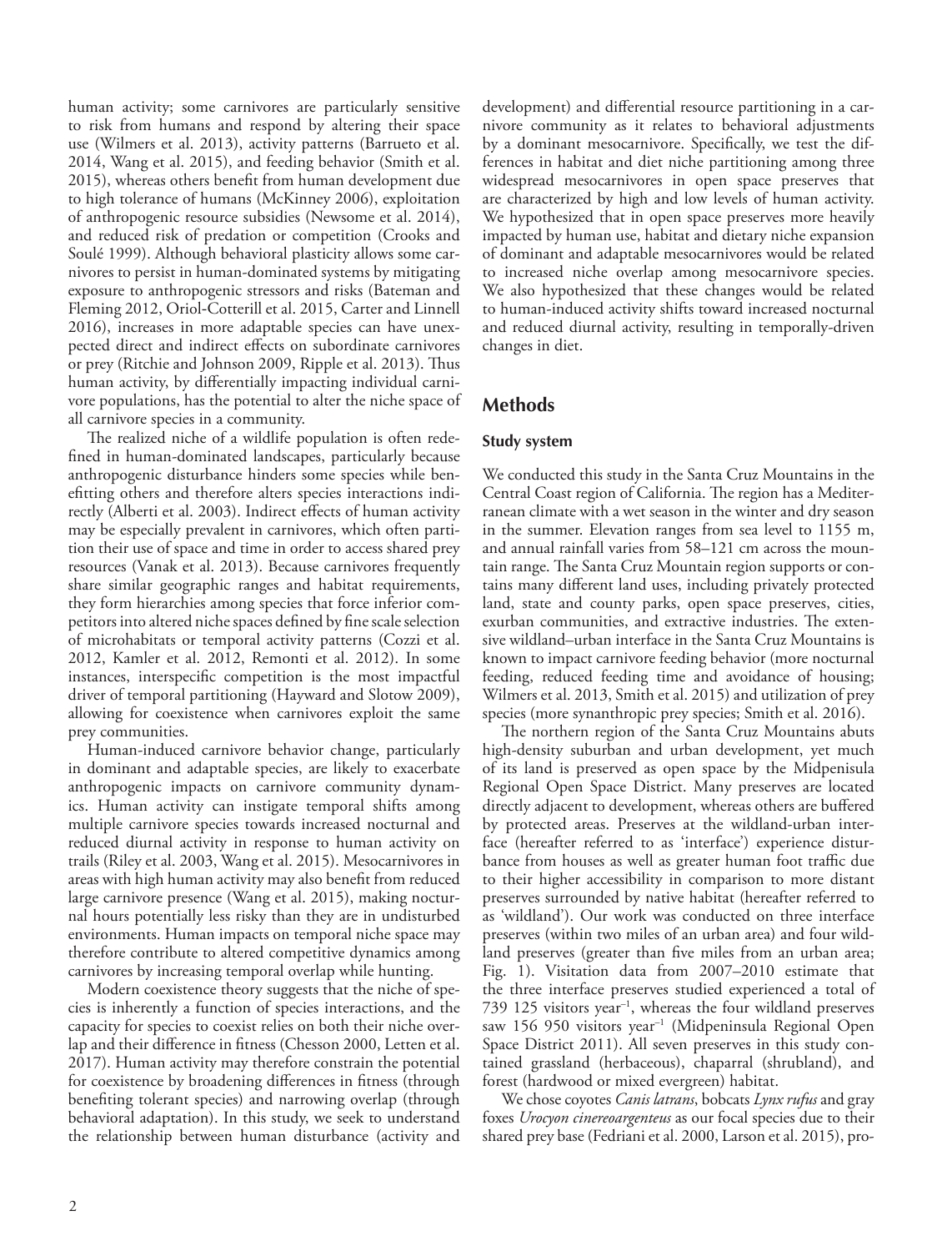

Figure 1. Midpeninsula Regional Open Space District wildland and interface preserves and trails sampled for mesocarnivore scats in the Santa Cruz Mountains, California.

pensity to eat prey with distinct diel activity patterns (Neale and Sacks 2001), well-documented intraguild hierarchy (Fedriani et al. 2000, Chamberlain and Leopold 2005), differential tolerance of human development (Ordeñana et al. 2010), and observed temporal responses to anthropogenic disturbances (Riley et al. 2003, Wang et al. 2015). Coyotes are known to be highly adaptable to human activity (Gehrt et al. 2009), often selecting for developed habitats (Ordeñana er al. 2010), and have dramatically expanded their range due to human expansion and extirpation of large carnivores (Prugh et al. 2009, Ripple et al. 2013). Conversely, bobcats and gray foxes can be more sensitive to human activity and often avoid developed areas (Ordeñana et al. 2010), although foxes may be relatively more adaptable than bobcats (Riley 2006).

In coastal California, coyotes and bobcats have become more nocturnal in areas of increased human activity and development (Riley et al. 2003, Wang et al. 2015). In contrast, gray foxes, the subordinate of the three species, are highly nocturnal regardless of human activity but become slightly more active during morning hours when disturbed (Wang et al. 2015). Activity of mesocarnivore primary prey in the region is closely tied to diel patterns; deer mice (*Peromyscus*), voles (*Microtus*), woodrats (*Neotoma*), and rabbits (*Sylvilagus*) are more nocturnal, whereas tree squirrels (*Sciurus*), ground squirrels (*Spermophilus*), and most songbirds are primarily diurnal (Jones et al. 2009, Myers et al. 2017). The flexibility in coyote and bobcat activity patterns and their generalist diets facilitate the exploitation of both diurnal and nocturnal prey species and the ability to switch prey given declines in preferred prey (Prugh 2005). Therefore, these species are well-suited to explore the influence of human activity on niche breadth and partitioning among carnivores.

#### **Scat collection**

We developed a citizen science program called Conservation Scats to collect scat samples and train community members in animal tracking. Although dry scats can be comparable to fresh scats in dietary DNA amplification success and proportion of total scat DNA, dry scats can have a lower proportion of food DNA (McInnes et al. 2017). We chose to minimize fecal DNA degradation by only collecting scat samples up to one week old to retain sufficient DNA product for analysis (Fernando et al. 2000), with the acknowledgement that drier samples likely experienced some degradation. Each scat collection period consisted of two field days: on the first day we removed all scats from our study trails; on the second day (seven days later) we collected all fresh coyote, bobcat and gray fox scats from cleared trails. We collected all scats that were potentially from our target carnivore species, with the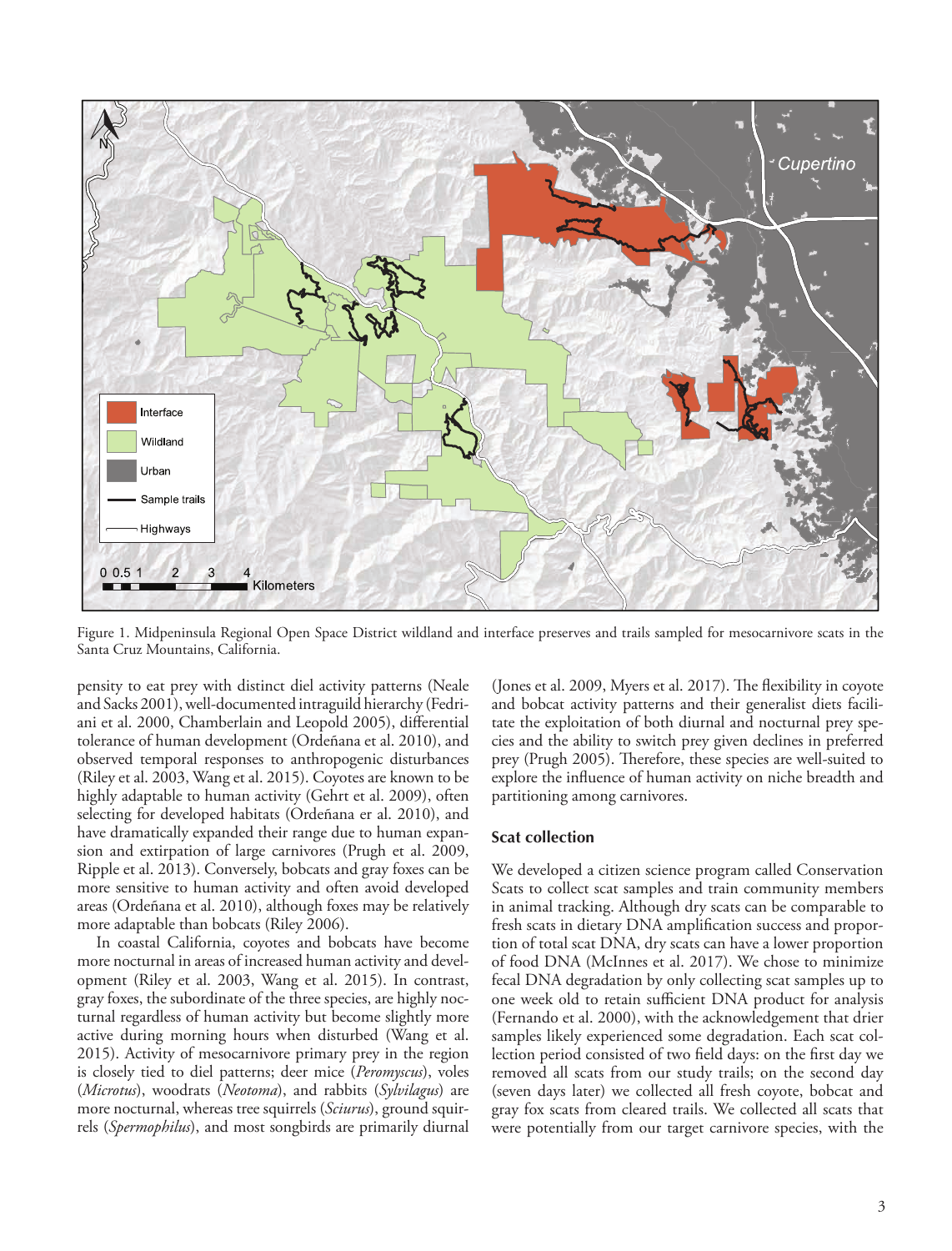exception of those from domestic dogs, which could be identified by the composition and consistency of the scat. We conducted four scat collection periods in May 2014, June 2014, January 2015 and March 2015. Approximately 37 miles of trails were sampled during each collection day (Fig. 1), and the same trails were sampled during each collection period. We froze all collected samples at  $-20C$  for  $3-13$  months prior to DNA extraction.

## **Molecular scat analysis**

We used a DNA metabarcoding diet analysis approach that allows for the identification of multiple species in complex mixed samples. Traditional dietary analyses based on fecal dissection and microscopic examination of prey remains is often biased due to different digestibility of individual prey species and the identification skill of the observer (Pompanon et al. 2012), and many prey species, particularly of small mammals and birds, are difficult to distinguish morphologically. In contrast, DNA metabarcoding allows for the identification of individual species from complex environmental DNA (eDNA) samples based on highthroughput sequencing of marker genes (Yoccoz 2012). DNA metabarcoding has recently been used to detail carnivore diets from fecal samples for individual species (Shehzad et al. 2012, De Barba et al. 2014).

### *Scat processing*

For molecular diet analysis from scats, DNA can be extracted from the prey remains that survive digestion (e.g. bones, fur) or from the scat matrix material (i.e. the part of the scat not made up of identifiable remains of bone, hair, or vegetation). Given that not all prey structures survive the digestive process equally, we chose to use the scat matrix material assuming that it is most representative of relative prey biomass and would best capture the diversity of species (Hibert et al. 2013).

Scats were removed from the freezer and thawed in sterile plastic containers lined with a nylon mesh paint strainer bag. Each container was filled with a sufficient quantity of 95% ethanol to cover the scat, and the scat was manually homogenized using a wooden tongue depressor. Once thoroughly broken apart, the paint strainer containing undigested structures was removed leaving behind ethanol preserved scat matrix in the container. DNA was extracted from the samples using the QIAamp Fast DNA Stool Mini Kit as per the manufacturer's instructions.

### *PCR amplification and sequencing*

For this study, we focused on vertebrate prey species due to their association with diel activity patterns and high utilization by mesocarnivores. Vertebrates, and mammals in particular, comprise the majority of the diet in all three of our study mesocarnivores (Larson et al. 2015). We amplified a  $\sim$  100 bp region of the mitochondrial 12S gene using the pan-vertebrate primers identified in (Riaz et al. 2011) that were designed using the program ecoPrimers in the Obitools package (De Barba et al. 2014, Boyer et al. 2016):

F (5'- ACTGGGATTAGATACCCC -3') R (5'- TAGAA-CAGGCTCCTCTAG -3*¢*). A two-stage labelling scheme was used to multiplex many individual scats on a single sequencing flow cell. For each scat, the initial PCR amplification was done with one of 16 labelled (10 bp tag) forward primers following the thermocycling protocol described in Riaz et al. (2011). We used previously-developed primer tags created with EDITTAG software (Thomas et al. 2016). Amplicons from 16 uniquely labelled samples were then normalized, pooled and given a unique TruSeq Illumina adapter sequence via post-PCR ligation using a KAPA LTP library preparation kit. Lastly, samples were pooled for 150 bp SE sequencing on the Illumina MiSeq. To achieve our desired sequencing depth  $($  2000 prey DNA sequences per sample post-filtering), scat amplicons were sequenced on two separate MiSeq runs, each with an independent pool of separate amplicons.

## *Bioinformatics pipeline*

The overall bioinformatics approach we employed was as follows: 1) generation of a local reference database containing 12S sequences for all potential prey and predator taxa in the study region, 2) Clustering of MiSeq sequence data and selection of representative (most abundant) sequences to ensure that species are appropriately represented in the local reference database, 3) taxonomic assignment of each individual sequence via BLAST search to the local database, 4) a confirmation process using GenBank to identify any taxonomic ambiguities in species or genera assignments.

Sequences were automatically sorted (MiSeq post processing) by amplicon pool using the indexed TruSeq adapter sequences. FASTQ sequence files for each library were imported into QIIME for demultiplexing and sequence assignment to species (Caporaso et al. 2010). For a sequence to be assigned to a sample it had to match the full forward and reverse primer sequences, and match the 10 bp primer tag for that sample (allowing for up to twomismatches in either primers or tag sequence).

We created a local reference library of all extant terrestrial vertebrates in the Santa Cruz Mountains using available 12S sequences in GenBank. For species for which there were no 12S gene sequences in GenBank, we instead used one congener or one confamilial sequence. In total, 66 species-specific sequences, 33 genus-specific sequences, and 3 family-specific sequences were used to represent potential diet species in our local database. Two BLAST reference libraries were created, with one containing only predator species and the other containing identified potential prey species.

DNA sequences that were assigned to scat samples were clustered with USEARCH (similarity threshold=0.99; minimum cluster size= $3$ ; de novo chimera detection), and a representative sequence from each cluster (based on abundance) was entered into a GenBank nucleotide BLAST search (Altschul et al. 1990, Edgar 2010). If the top matching species for any cluster was not included in the existing database (or the sequence differed indicating allelic variation), the top matching entry was put in the reference database.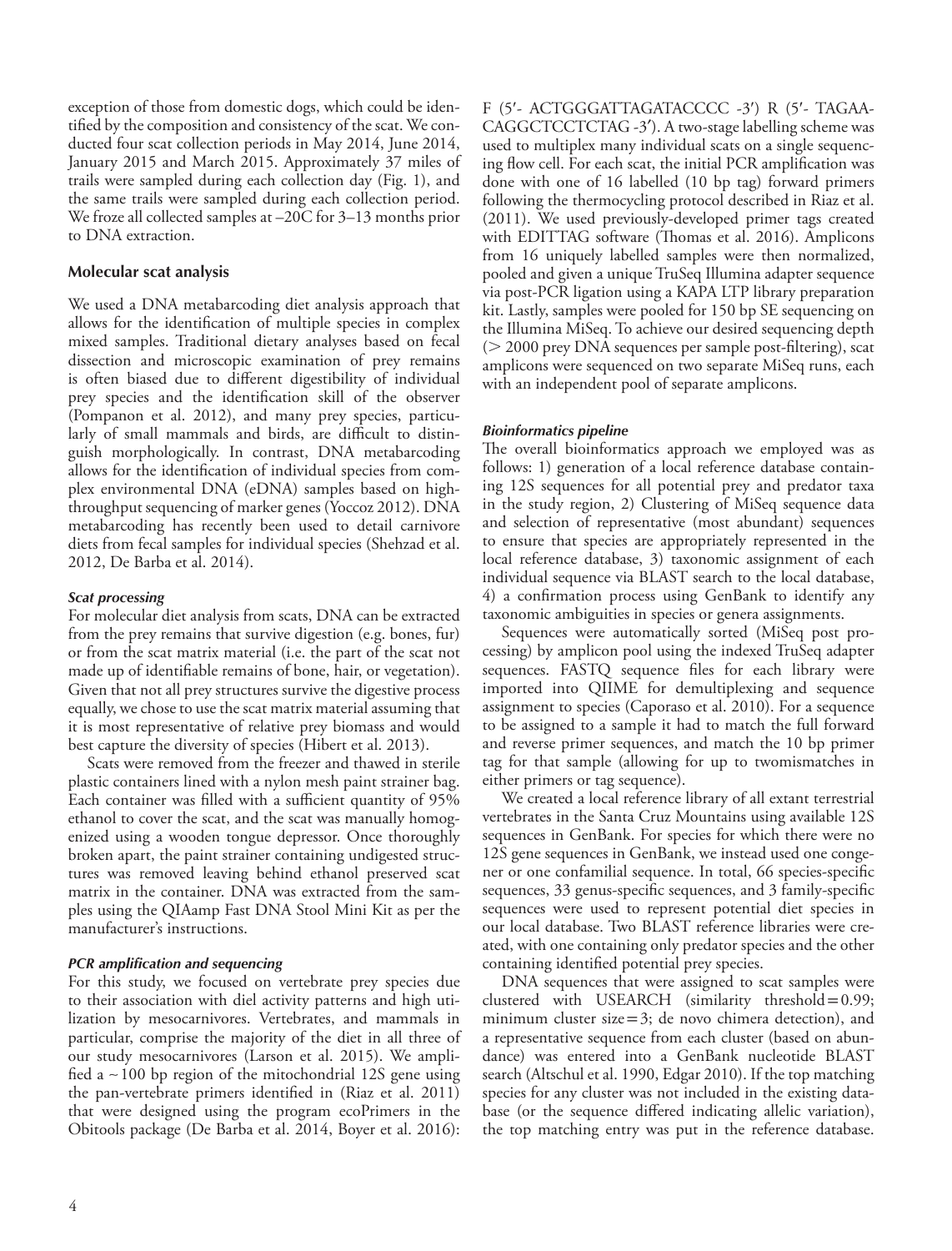This procedure minimized the potential for incorrect species assignment or prey species exclusion.

For taxonomic assignment, a local BLAST search was done against our custom 12S reference databases with each sequence that was assigned to a sample. Two passes were performed with the dataset, first using the reference database containing only predator 12S sequences, and then a second pass using the 12S prey sequence database. A species was assigned to a sequence based on the best match in the database (threshold BLASTN e-value  $\lt 1 \times 10^{-20}$  and a minimum identity of 0.9), and the proportions of each species' sequences were quantified by sample after excluding predator sequences or any identified environmental contaminants (i.e. human DNA), and excluding species representing fewer than 1% of the reads in each sample (Caporaso et al. 2010).

To confirm the quality of our species assignments, we entered a subset of assigned sequences into a full GenBank BLASTN search. For each species with fewer than five sequence reads per scat sample, we did a BLASTN search for each individual. If the top species assignment did not match the assignment from our reference library, we eliminated the sequence. For all other species, we ran a minimum of three sequence reads in a BLASTN search. If the BLASTN output for each of the three sequences matched the species assigned from the reference library with a maximum e-value of  $1 \times 10^{-50}$  (Hiiesalu et al. 2012), the remainder of assignments for that prey species were kept. For species with variability in assignment accuracy (i.e. some sequence assignments matched the BLASTN results while others did not), we ran one sequence assigned as the species from each scat in which the species occurred and excluded incorrect matches from further analyses. For outputs in which multiple species had equal similarity matches, the lowest parsimonious taxonomic level was used.

The predator species for each scat sample was inferred based on the relative proportions of predator sequences in each scat. The predator species with the largest proportion of sequences was assigned as the depositing predator. This could be easily determined because the depositing predator was responsible for  $95.4 \pm 0.6$  SE percent of predator sequences per scat.

### **Habitat composition**

Habitat utilization for each mesocarnivore species was determined from habitat composition at scat locations. To compare mesocarnivore habitat use to available habitat, we also simulated a hypothetical carnivore using habitat types randomly by measuring habitat composition at 300 random locations on sampled trails. We extracted the proportion of habitat classifications within 50 m of each scat or random location from the CALVEG Zone 6 Existing Vegetation map (USDA Forest Service 2014). The seven habitat classes present in our study area include conifer forest, hardwood forest, mixed forest, shrubland, herbaceous (grassland), agricultural and urban. We assessed mesocarnivore habitat selection by calculating selection ratios of proportion of used locations to proportion of random locations in each habitat class (Manly et al. 2002).

### **Diet assessment**

We determined relative proportion of a prey species in the diet of each carnivore species using two methods: 1) frequency of occurrence (FOO) in scats; and 2) the proportion of DNA reads in each scat measured as relative read abundance (RRA; Kartzinel et al. 2015). RRA theoretically better represents diet because it allows for dietary contributions to reflect biomass if DNA is conserved and amplified equally for all prey species. However, RRA can be biased if the primer used does not match equally for all target prey species, if prey have different DNA densities, or if prey DNA experiences differential degradation during digestion (Deagle et al. 2013). Our primer region had 1–3 base pair mismatches in the majority of herpetofauna species, therefore we may have underestimated contribution of reptile and amphibian taxa (Pawluczyk et al. 2015, Piñol et al. 2015). In the case of uneven primer mismatches between species, FOO data also may be less biased against contribution of particular prey species to carnivore diets. We calculated all diet measures using both RRA and FOO data to compare the qualitative differences between the two approaches. RRA was measured as the proportion of sequence reads in a sample divided by the total number of sequences in that sample (Kartzinel et al. 2015).

## **Habitat and diet niche differentiation**

We ran permutational MANOVA tests to assess differences in diet composition for each carnivore species and among carnivore species between interface and wildland preserves. In order to examine the strength of association between carnivores and their prey, we also conducted a correspondence analysis (CA), which uses a contingency table of prey count data by carnivore to examine the statistical difference in partitioning of prey species (Bendixen 1995). We calculated the correlation coefficient of the CA for wildland and interface preserves using both RRA and FOO diet estimates, where a larger correlation coefficient represents greater differentiation between the diets of carnivore species.

### **Habitat and diet niche breadth**

We measured both dietary and habitat niche breadth in wildland and interface preserves separately for gray foxes, bobcats, and coyotes using Hurlbert's standardized niche breadth  $(B_4)$ , a measure of Levins' formula that can be interpreted on a [0,1] scale (Hurlbert 1978):

$$
B_{Ajk} = \frac{\left(1 \, / \, \sum p_{ijk}^2\right) - 1}{n_k - 1}
$$

where  $p_{ijk}$  is the relative proportion of each sampled item  $i$  = [habitat types or prey species] of carnivore  $j$  = [bobcat, coyote, gray fox] in preserve type *k*=[wildland, interface]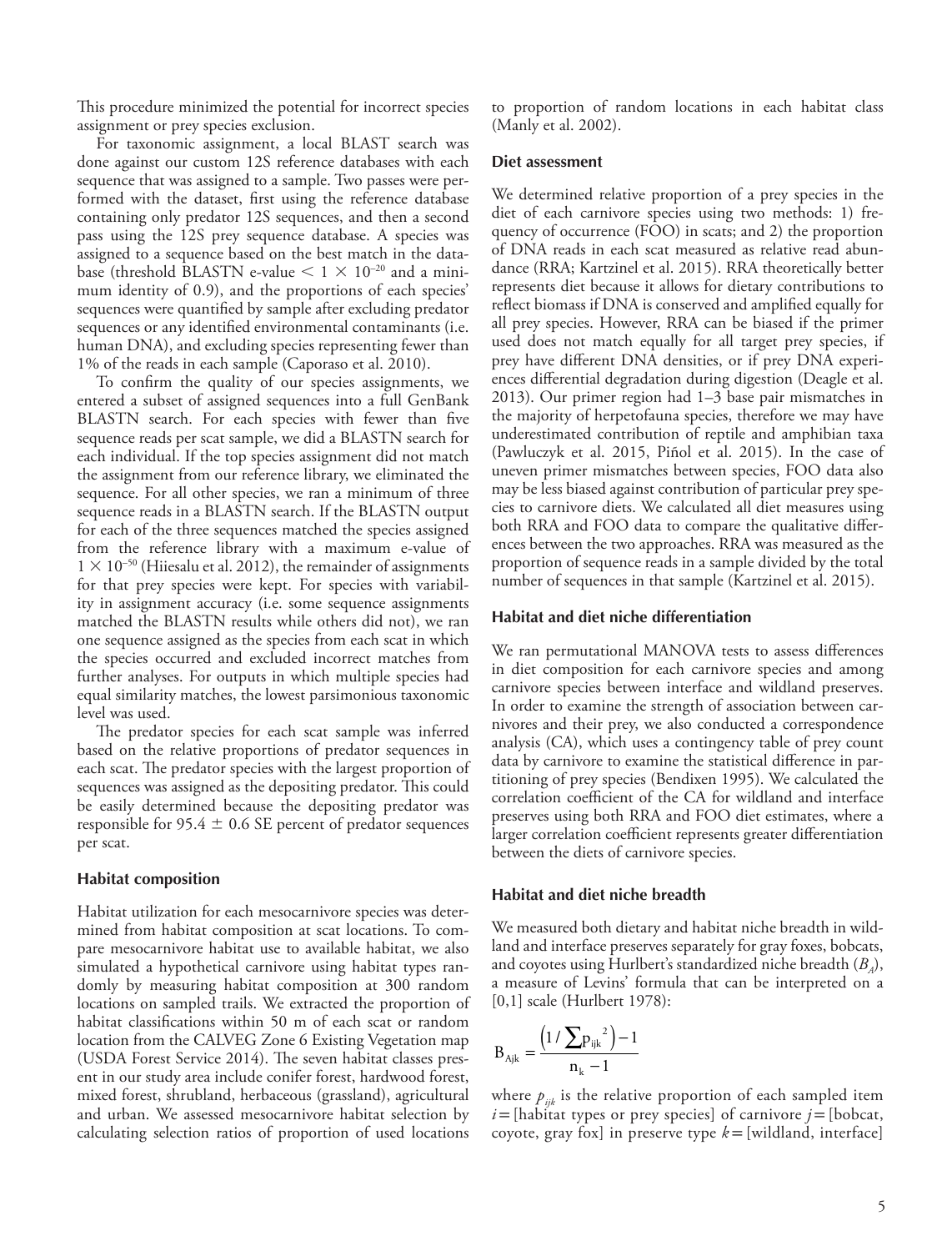and *n* is the number of total available outcomes in preserve type *k*.  $B_{Aik}$  ranges from 0 (highly specialized) to 1 (highly generalized). To compare habitat niche breadth at random locations on trails to that of carnivore scat locations, we also calculated wildland and interface habitat niche breadth at previously described random locations (Peers et al. 2012). We used a bootstrapping approach to correct for differences in sample sizes (Reynolds and Aebischer 1991), whereby we took the average of niche breadth measures calculated by subsampling 15 scats or locations with replacement for 10 000 iterations for each carnivore by preserve type.

#### **Habitat and diet niche overlap**

We used Pianka's adaptation of the niche overlap  $(O_{ik})$  metric to determine habitat and diet overlap among all pairs of target carnivores in both preserve types (Pianka 1973):

$$
\hat{O}_{jm k} = \sum_i^n \hat{p}_{ijk} \; \hat{p}_{im k} / \sqrt{\sum_i^n \hat{p}_{ijk}{}^2} \; \hat{p}_{im k}{}^2
$$

where  $p_{ijk}$  is the proportion of habitat type or prey species *i* in carnivore *j* in preserve type *k*,  $p_{imk}$  is the proportion of habitat type or prey species *i* in carnivore *m* in preserve type *k*, and *n* is the total number of available habitat types or prey species. A value of  $O_{i m k} = 0$  represents no overlap, whereas a value of  $O_{imk}=1$  represents complete overlap.

#### **Nocturnal prey consumption**

To assess the role of human-induced activity shifts on carnivore diet, we compared the proportion of nocturnal prey consumed and the number of scats containing nocturnal and diurnal prey in interface and wildland preserves for each carnivore species using one-tailed two-proportion z-tests.

#### **Data deposition**

Data available from the Dryad Digital Repository:  $\langle$ [http://](http://dx.doi.org/10.5061/dryad.xxxxx﻿) [dx.doi.org](http://dx.doi.org/10.5061/dryad.xxxxx﻿)/10.5061/dryad.54h24  $>$  (Smith et al. 2018).

## **Results**

### **Habitat composition, niche breadth and overlap**

We collected 302 carnivore scats, 284 of which could be identified to predator species (Supplementary material Appendix 1). Habitat composition at mesocarnivore scat locations was influenced by preserve type  $(F=48.62, p=0.001)$ , mesocarnivore species ( $F = 7.79$ ,  $p = 0.001$ ), and an interaction between preserve type and mesocarnivore  $(F=2.71, p=0.022)$ , indicating that mesocarnivores differentially alter habitat use in response to preserve type. Foxes  $(F=15.61, p=0.001)$ , bobcats (F=22.73, p=0.001) and coyotes (F=8.01, p=0.004) all differed in their habitat use between wildland and interface preserves. Coyotes expanded their habitat niche breath in interface preserves, whereas bobcats and foxes contracted their habitat niche breadth (Table 1). Niche breadth of random locations on sample trails were essentially identical in wildland and interface preserves (Table 1). Habitat overlap between coyotes and both bobcats and foxes was higher in interface preserves by 10.4% and 7.9%, respectively, but was lower between bobcats and foxes (–3.8%; Fig. 2c).

#### **Diet composition, niche breadth and overlap**

Scat samples contained 36 total prey species or taxonomic units (Table 2), averaging  $7613 \pm 594$  SE prey DNA sequences per sample (Supplementary material Appendix 2). Diet composition measured by RRA and FOO was influenced by preserve type (pseudo- $F_{RRA}$ =4.49, df<sub>RRA</sub>=1, p<sub>RRA</sub>=0.001,  $R_{\text{RRA}}^2 = 0.01$ ; pseudo- $F_{\text{FOO}} = 12.00$ ,  $df_{\text{FOO}} = 1$ ,  $p_{\text{FOO}} = 0.001$ ,  $R^2_{FOO} = 0.04$ ), mesocarnivore species (pseudo- $F_{RRA} = 7.41$ ,  $df_{\text{RRA}} = 2$ ,  $P_{\text{RRA}} = 0.001$ ,  $R_{\text{RRA}}^2 = 0.05$ ; pseudo- $F_{\text{FOO}} = 11.13$ ,  $df_{FOO} = 2$ ,  $p_{FOO} = 0.001$ ,  $R_{FOO}^2 = 0.07$ , and an interaction between preserve type and mesocarnivore (pseudo- $F_{RRA}=2.15$ ,  $df_{\text{RRA}} = 2$ ,  $p_{\text{RRA}} = 0.021$ ,  $R_{\text{RRA}}^2 = 0.01$ ; pseudo- $F_{\text{FOO}} = 2.40$ , df<sub>FOO</sub>=2,  $p_{FOO}$ =0.014,  $R_{FOO}^2$ =0.02). Both RRA and FOO diet data suggested that foxes (pseudo- $F_{RRA}$ =3.12, df<sub>RRA</sub>=1,  $p_{RRA} = 0.014$ ,  $R_{RRA}^2 = 0.02$ ; pseudo- $F_{FOO} = 7.12$ ,  $df_{FOO} = 1$ ,  $p_{\text{FOO}} = 0.001$ ,  $R_{\text{FOO}}^2 = 0.05$ ) and bobcats (pseudo- $F_{\text{RRA}} = 3.82$ ,  $df_{\text{RRA}} = 1$ ,  $p_{\text{RRA}} = 0.002$ ,  $R_{\text{RRA}}^2 = 0.04$ ; pseudo- $F_{\text{FOO}} = 5.97$ ,  $df_{\text{FOO}} = 1$ ,  $p_{\text{FOO}} = 0.001$ ,  $R_{\text{FOO}}^2 = 0.06$ ) significantly altered their diet between wildland and interface preserves, whereas

Table 1. Percent habitat composition within 50 m of mesocarnivore scat locations and 300 random locations on sampled trails in wildland and interface preserves. Selection ratios (SR) are in parentheses, where values >1 indicate selection and values <1 indicate avoidance. SRs are reported as NA if the habitat did not appear in random locations on sampled trails for that preserve type.

|                       | Covote      |             | <b>Bobcat</b> |             | Gray fox    |            | Trails   |           |
|-----------------------|-------------|-------------|---------------|-------------|-------------|------------|----------|-----------|
|                       | Wildland    | Interface   | Wildland      | Interface   | Wildland    | Interface  | Wildland | Interface |
| Forest                | 14.3 (0.25) | 25.5(0.63)  | 56.4 (1.00)   | 32.3 (0.79) | 51.1 (0.91) | 36.5(0.89) | 56.2     | 40.8      |
| conifer               | 0.0(0.00)   | 0.0(NA)     | 0.0(0.00)     | 0.0(NA)     | 0.0(0.00)   | 0.0(NA)    | 1.8      | 0.0       |
| hardwood              | 1.1(0.12)   | 25.5(0.63)  | 19.0(2.04)    | 32.3(0.79)  | 17.9(1.92)  | 36.5(0.89) | 9.3      | 40.8      |
| mixed                 | 13.2(0.29)  | 0.0(NA)     | 37.4 (0.83)   | 0.0(NA)     | 33.2 (0.74) | 0.0(NA)    | 45.1     | 0.0       |
| <b>Herbaceous</b>     | 66.3(1.83)  | 34.2(2.33)  | 26.3(0.73)    | 6.2(0.42)   | 19.1(0.53)  | 10.5(0.71) | 36.2     | 14.7      |
| Shrubland             | 19.4 (2.55) | 33.0 (0.90) | 17.3(2.28)    | 61.5(1.68)  | 29.8 (3.92) | 51.7(1.42) | 7.6      | 36.5      |
| Agriculture           | 0.0(NA)     | 0.0(0.00)   | $0.0$ (NA)    | 0.1(0.01)   | $0.0$ (NA)  | 1.4(0.21)  | 0.0      | 6.7       |
| Urban                 | 0.0(NA)     | 7.4(5.29)   | $0.0$ (NA)    | 0.0(0.00)   | $0.0$ (NA)  | 0.0(0.00)  | 0.0      | 1.4       |
| Habitat niche breadth | 0.197       | 0.382       | 0.406         | 0.156       | 0.416       | 0.226      | 0.337    | 0.340     |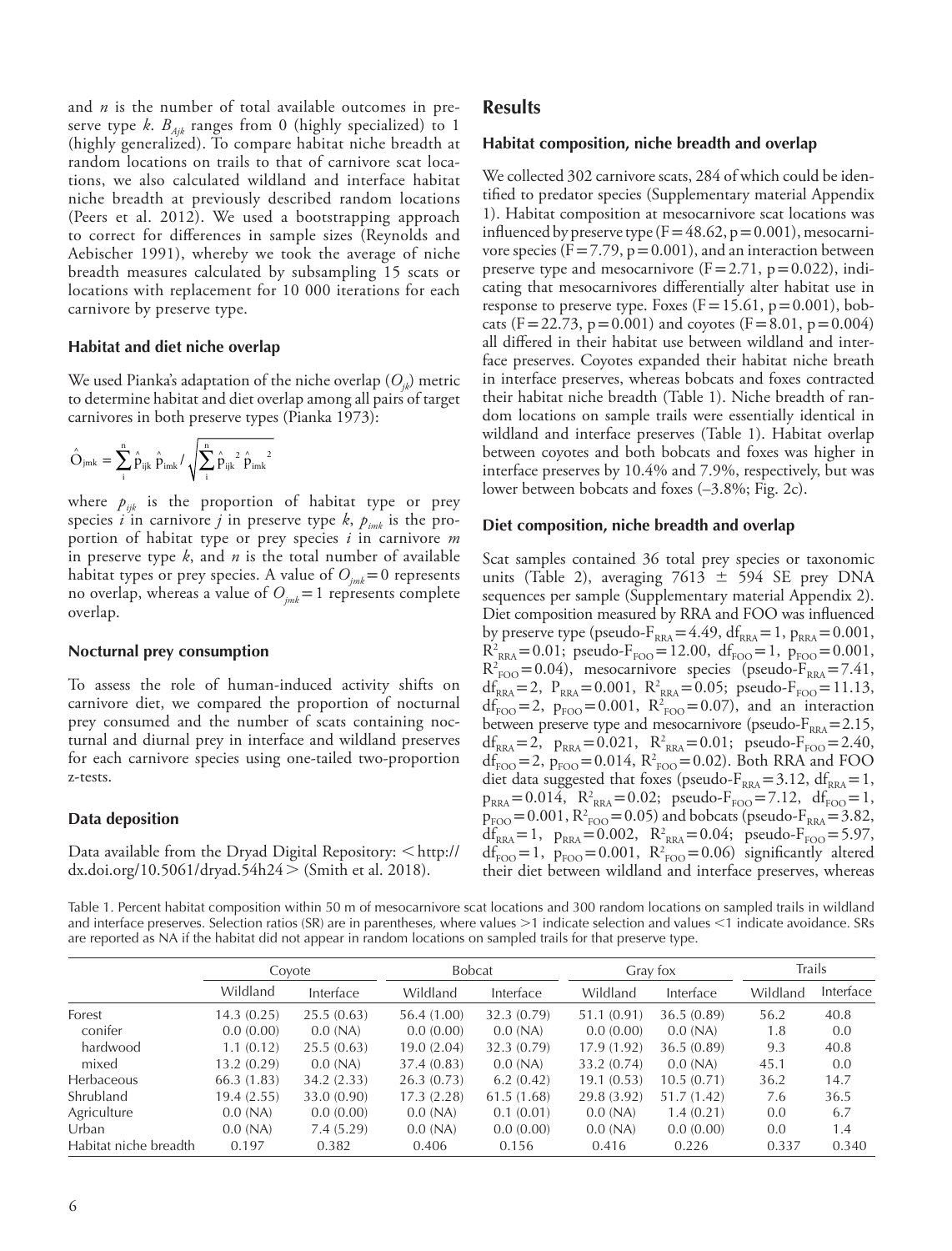

Figure 2. Niche overlap and percentage change in overlap among three mesocarnivore species for (a) RAA diet, (b) FOO diet, and (c) habitat in wildland and interface open space preserves in the Santa Cruz Mountains.

coyotes differed only in FOO diet estimates in scat samples  $(pseudo-F<sub>RRA</sub>=1.44, df<sub>RRA</sub>=1, p<sub>RRA</sub>=0.127, R<sup>2</sup><sub>RRA</sub>=0.03;$ pseudo- $F_{FOO} = 2.37$ , df<sub>FOO</sub> = 1, p<sub>FOO</sub> = 0.046, R<sup>2</sup><sub>FOO</sub> = 0.04). CAs indicated that differentiation between carnivore diets was higher in wildland  $(R=0.70)$  than interface  $(R=0.63)$ preserves (Fig. 3a–b). CAs conducted with FOO data show similar patterns, but with smaller correlation coefficients  $(R_{\text{wildland}}=0.52, R_{\text{interface}}=0.46; Fig. 3c-d).$ 

In comparison to wildland preserves, dietary niche breadth  $(B_A)$  in interface preserves was higher for coyotes and lower for foxes for both RRA and FOO measures (Table 3). Bobcat dietary niche breadth estimated by RRA and FOO approaches resulted in qualitative differences between interface and wildland preserves, whereby dietary niche breadth was lower in interface preserves using RRA diet estimates and higher using FOO diet estimates.

Diet overlap between all pairs of carnivore species increased with human activity (Fig. 2a, b). The largest increase in overlap was observed between coyotes and gray foxes, whereby RRA overlap was 42% higher in interface preserves in comparison to wildland preserves. Bobcats and gray foxes had the most similar diets of any three pairs of carnivores with almost complete diet overlap in interface preserves, reaching an RRA overlap value of 0.984 (Fig. 2a). Diet overlap values using FOO data were qualitatively similar, but ubiquitously larger in magnitude (Fig. 2b).

#### **Nocturnal prey consumption**

In coyotes, proportion of scats containing nocturnal prey increased from 82% in wildland preserves to 100% in interface preserves  $(p=0.02)$  and proportion of scats containing diurnal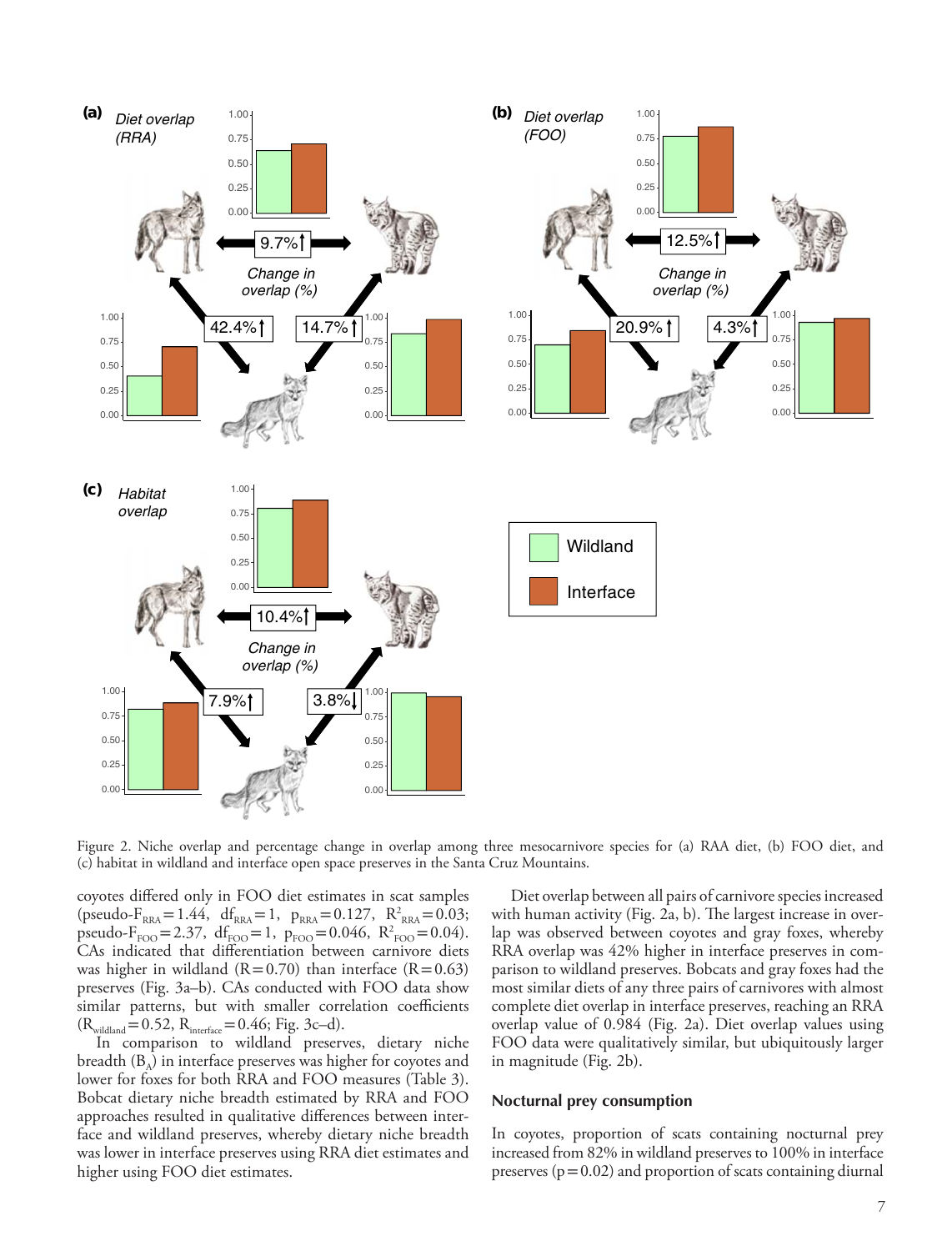Table 2. Prey species detected in coyote, bobcat, and gray fox scats in wildland and interface open space preserves in the Santa Cruz Mountains, California. Proportions are listed as the mean relative read abundance (RRA), with frequency of occurrence (FOO) in parentheses. Activity patterns are simplified as nocturnal (N) and diurnal (D).

|                             | Activity                  | Coyote                   |                          |                          | <b>Bobcat</b>            |                          | Gray fox                 |  |
|-----------------------------|---------------------------|--------------------------|--------------------------|--------------------------|--------------------------|--------------------------|--------------------------|--|
|                             | Pattern <sup>a</sup>      | Wildland                 | Interface                | Wildland                 | Interface                | Wildland                 | Interface                |  |
| Mammals                     |                           |                          |                          |                          |                          |                          |                          |  |
| Chaetodipus californicus    | $\mathbb N$               |                          | $\overline{\phantom{m}}$ | 1.1(2.0)                 |                          | 0.2(2.4)                 | 0.5(1.4)                 |  |
| Didelphis virginiana        | $\mathbb{N}$              | $\equiv$                 | 2.6(1.6)                 | < 0.1 (0.5)              | $\equiv$                 | $\qquad \qquad -$        | $\overline{\phantom{0}}$ |  |
| Felis catusb                | $\mathbb N$               | 1.0(1.3)                 | 8.9(5.4)                 | 0.8(1.0)                 | 0.1(2.3)                 | $\equiv$                 | 0.2(1.4)                 |  |
| Lepus californicus          | $\mathbb N$               | 1.3(8.9)                 | 4.2(9.3)                 | $\equiv$                 | 0.1(1.1)                 | $\overline{\phantom{0}}$ | < 0.1 (0.9)              |  |
| Microtus californicus       | $\mathbb N$               | 9.3(6.3)                 | 5.5(5.4)                 | 17.3(20.8)               | 0.5(5.7)                 | 12.0(15.5)               | 1.2(9.0)                 |  |
| Neotoma fuscipes            | $\mathbb N$               | 9.3(13.9)                | 16.7(18.6)               | 25.7(21.3)               | 49.3 (28.4)              | 45.4 (24.4)              | 46.1 (30.3)              |  |
| Odocoileus hemionus         | $D^c$                     | 18.0(12.7)               | 1.2(2.3)                 | 1.6(3.0)                 | 4.2(6.8)                 | 0.6(2.4)                 | 0.8(1.4)                 |  |
| Peromyscus spp.             | N                         | 1.0(5.1)                 | 0.7(3.1)                 | 5.9(9.9)                 | 2.6(6.8)                 | 16.5(19.6)               | 8.6(10.4)                |  |
| Rattus spp.                 | $\mathbb{N}$              |                          | $\overline{\phantom{0}}$ | $\qquad \qquad -$        | 2.4(3.4)                 | $\qquad \qquad -$        | $\overline{\phantom{0}}$ |  |
| Scapanus latimanus          | $\mathsf{D}$              | $\overline{\phantom{0}}$ | < 0.1(1.6)               | 0.9(0.5)                 | < 0.1(1.1)               | 0.1(0.6)                 | 1.1(1.8)                 |  |
| Sciurus spp.                | D                         | 0.2(1.3)                 | 6.9(3.1)                 | 8.2(4.0)                 | 1.5(2.3)                 | 0.4(1.8)                 | 2.3(3.6)                 |  |
| Spermophilus beecheyi       | D                         | 0.5(2.5)                 | 3.0(4.7)                 | 0.2(2.5)                 | 0.1(2.3)                 | $\equiv$                 | 0.1(1.4)                 |  |
| Sylvilagus spp.             | N <sup>d</sup>            | 18.8(15.2)               | 21.7(17.1)               | 23.3 (15.8)              | 22.4 (17.0)              | 10.9(10.1)               | 23.6 (19.0)              |  |
| Thomomys bottae             | $\mathbb{N}$              | 30.6 (17.7)              | 20.6(15.5)               | 7.5(8.9)                 | 5.2(6.8)                 | 3.7(6.5)                 | 3.1(4.5)                 |  |
| <b>Birds</b>                |                           |                          |                          |                          |                          |                          |                          |  |
| Callipepla californica      | D                         | 0.1(1.3)                 | 2.0(0.8)                 |                          | 2.8(1.1)                 |                          | 0.1(0.9)                 |  |
| Cardinalidae                | D                         | 0.1(1.3)                 | $\overline{\phantom{0}}$ | < 0.1(1.0)               | $\overline{\phantom{0}}$ | 1.2(0.6)                 |                          |  |
| Cathartes aura              | $\mathsf D$               | 2.8(1.3)                 | $\equiv$                 | $\overline{\phantom{0}}$ | $\overline{\phantom{0}}$ | $\qquad \qquad -$        | $\equiv$                 |  |
| Columbidae                  | D                         | $\overline{\phantom{0}}$ | 1.8(1.6)                 | $\overline{\phantom{0}}$ | $\overline{\phantom{0}}$ | $\equiv$                 | 1.9(1.8)                 |  |
| Gallus gallus <sup>b</sup>  | D                         | $\overline{\phantom{m}}$ | 0.5(1.6)                 | $\overline{\phantom{0}}$ | 0.5(2.3)                 | 0.1(0.6)                 | 2.2(2.7)                 |  |
| Emberizidae                 | D                         |                          | $\overline{\phantom{0}}$ | 0.4(1.0)                 |                          |                          |                          |  |
| Meleagris gallopavo         | $\mathsf{D}$              | 5.3(3.8)                 | 0.8(3.9)                 | 3.7(4.5)                 | 5.7(4.5)                 | 1.4(3.0)                 | 2.4(2.7)                 |  |
| Mimus polyglottos           | D                         | $\overline{\phantom{0}}$ | $\equiv$                 | $\overline{\phantom{0}}$ | $\overline{\phantom{0}}$ | 0.6(1.8)                 | 0.2(0.5)                 |  |
| Passeriformes (other)       | D                         | 0.9(3.8)                 | 0.7(1.6)                 | 3.3(2.5)                 | 0.1(3.4)                 | 1.5(3.0)                 | 0.1(0.9)                 |  |
| Pavo cristatus <sup>b</sup> | $\mathsf{D}$              | $\equiv$                 | $\overline{\phantom{0}}$ | $\overline{\phantom{0}}$ | $\overline{\phantom{0}}$ | $\overline{\phantom{0}}$ | 1.4(0.5)                 |  |
| Pelicaniformes              | $\mathsf{D}$              | < 0.1(1.3)               |                          |                          |                          | L,                       | $\overline{\phantom{0}}$ |  |
| Picidae                     | D                         | $\overline{\phantom{0}}$ |                          |                          |                          | 0.1(0.6)                 | $\equiv$                 |  |
| Strigidae                   | N                         | $\overline{\phantom{0}}$ | $\overline{\phantom{0}}$ |                          | $\equiv$                 | 0.3(0.6)                 | $\overline{\phantom{a}}$ |  |
| Sylvioidea                  | D                         | $\overline{\phantom{a}}$ | $\overline{\phantom{0}}$ | $\overline{\phantom{0}}$ | < 0.1(1.1)               | $\overline{\phantom{0}}$ | 0.6(0.5)                 |  |
| Troglodytidae               | D                         |                          |                          |                          | $\overline{\phantom{0}}$ | < 0.1 (0.6)              | $\equiv$                 |  |
| Turdidae                    | $\mathsf{D}$              | 0.5(1.3)                 | 1.0(0.8)                 | < 0.1 (0.5)              |                          | 2.4(2.4)                 | $\equiv$                 |  |
| Tyto alba                   | $\mathbb{N}$              | $\equiv$                 | < 0.1 (0.8)              |                          |                          | $\equiv$                 | 0.4(0.9)                 |  |
| Amphibians                  |                           |                          |                          |                          |                          |                          |                          |  |
| Anaxyrus boreas             | N                         |                          |                          |                          |                          |                          | 0.6(0.5)                 |  |
| Aneides flavipunctatus      | $\mathbb N$               | $\overline{\phantom{0}}$ |                          |                          | $\equiv$                 | < 0.1 (0.6)              | L.                       |  |
| Batrachoseps attenuatus     | $\mathbb N$               | $\equiv$                 | 0.1(0.8)                 |                          | $\overline{\phantom{0}}$ | $\equiv$                 | < 0.1 (0.5)              |  |
| Pseudacris sierra           | $\mathbb N$               |                          |                          |                          | $\overline{\phantom{0}}$ | < 0.1 (0.6)              | $\overline{\phantom{0}}$ |  |
| Rana spp.                   | $\mathsf{D}^{\mathrm{e}}$ | 0.4(1.3)                 | 1.2(0.8)                 | < 0.1 (0.5)              | 1.4(3.4)                 | 1.5(2.4)                 | 2.1(2.7)                 |  |

a Activity pattern data from PanTHERIA (Jones et al. 2009) and Animal Diversity Web (Myers et al. 2017) unless otherwise specified b Domestic and/or feral species

c Derived from camera trap data collected from 17 cameras in the study area, March–November 2015 (Wilmers unpubl.)

d Based on *Sylvilagus bachmani*

e Based on *Rana boylii*

prey exhibited a marginally significant decrease from 68% to  $47\%$  ( $p=0.06$ ; Table 3). A marginally significant increase in RRA nocturnal prey consumption  $(p=0.053)$  was observed in coyotes in interface preserves, where coyote diet comprised approximately 10% more nocturnal prey (Table 3). Gray foxes appeared to reduce their RRA proportion of nocturnal prey consumed in interface preserves, although the difference in proportions was only marginally significant  $(p=0.055)$ . Bobcats did not vary the RRA proportion of nocturnal prey consumed by preserve type  $(p=0.40)$ , and neither fox nor bobcat scats in interface and wildland preserves differed in

the number of scats containing nocturnal prey  $(p=0.28$  and  $p=0.57$ , respectively) or diurnal prey ( $p=0.20$  and  $p=0.37$ , respectively; Table 3). No mesocarnivore altered their FOO proportion of nocturnal prey consumed  $(p=0.14, p=0.12,$ p=0.71 for coyotes, bobcats and foxes, respectively).

# **Discussion**

We provide evidence that differential responses by mesocarnivore species to human activity may influence the way in which mesocarnivores partition resources. Coyotes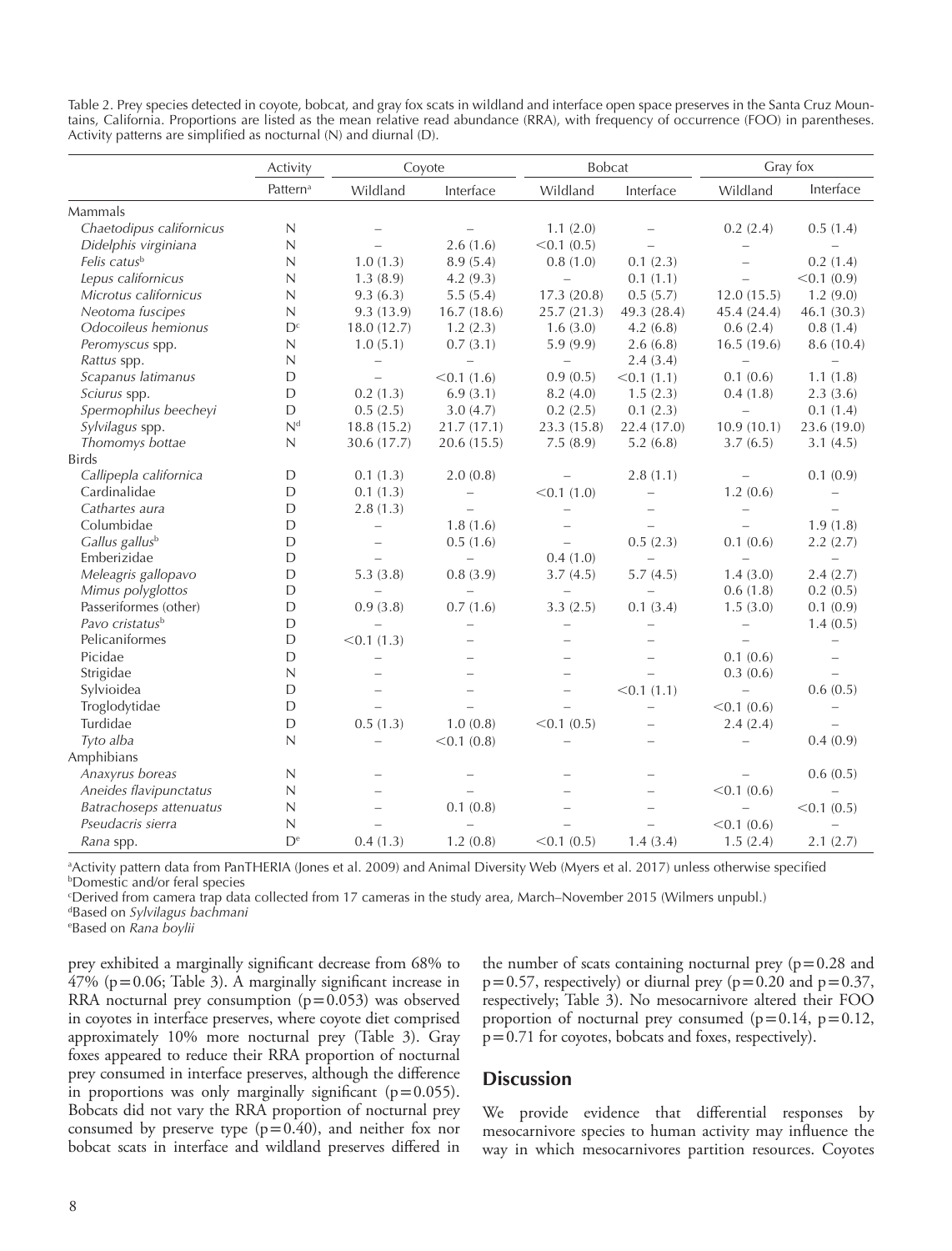

Figure 3. Correspondence analysis of mesocarnivore diet associations in using RRA diet estimates in (a) wildland and (b) interface preserves and using FOO diet estimates in (c) wildland and (d) interface preserves. Shorter distances between mesocarnivores represents increased similarity in their diets. Prey that appear close together are more similar in their proportional contribution to the diets of the mesocarnivore species. Greater association between mesocarnivores and their prey were observed in wildland preserves than in interface preserves.

broadened their habitat niche breadth in interface preserves, while bobcats and foxes contracted their niche breadth. Habitat niche breadth at random locations on sampled trails did not differ between interface and wildland preserves, indicating that shifts in habitat niche breadth in mesocarnivores were likely behavioral. However, there were some compositional differences, as interface preserves were characterized by more shrubland and less grassland habitat than wildland preserves overall. Coyotes, which strongly preferred grassland habitat in both interface and wildland preserves, appeared able to adapt to changes in habitat availability by increasing utilization of shrubland and forest, in addition to selecting urban areas. Bobcats and foxes appeared to prefer shrubland habitats, avoid grasslands, and use forests approximately equal to their availability in both interface and wildland preserves. Therefore, the movement of coyotes into habitat types generally preferred by bobcats and foxes may contribute to increased habitat overlap among mesocarnivores in interface preserves and is likely facilitated by human activity. Coyotes were the only species found to use urban habitats in this study, and a larger number of coyote scats were found in interface preserves, despite the lower availability of preferred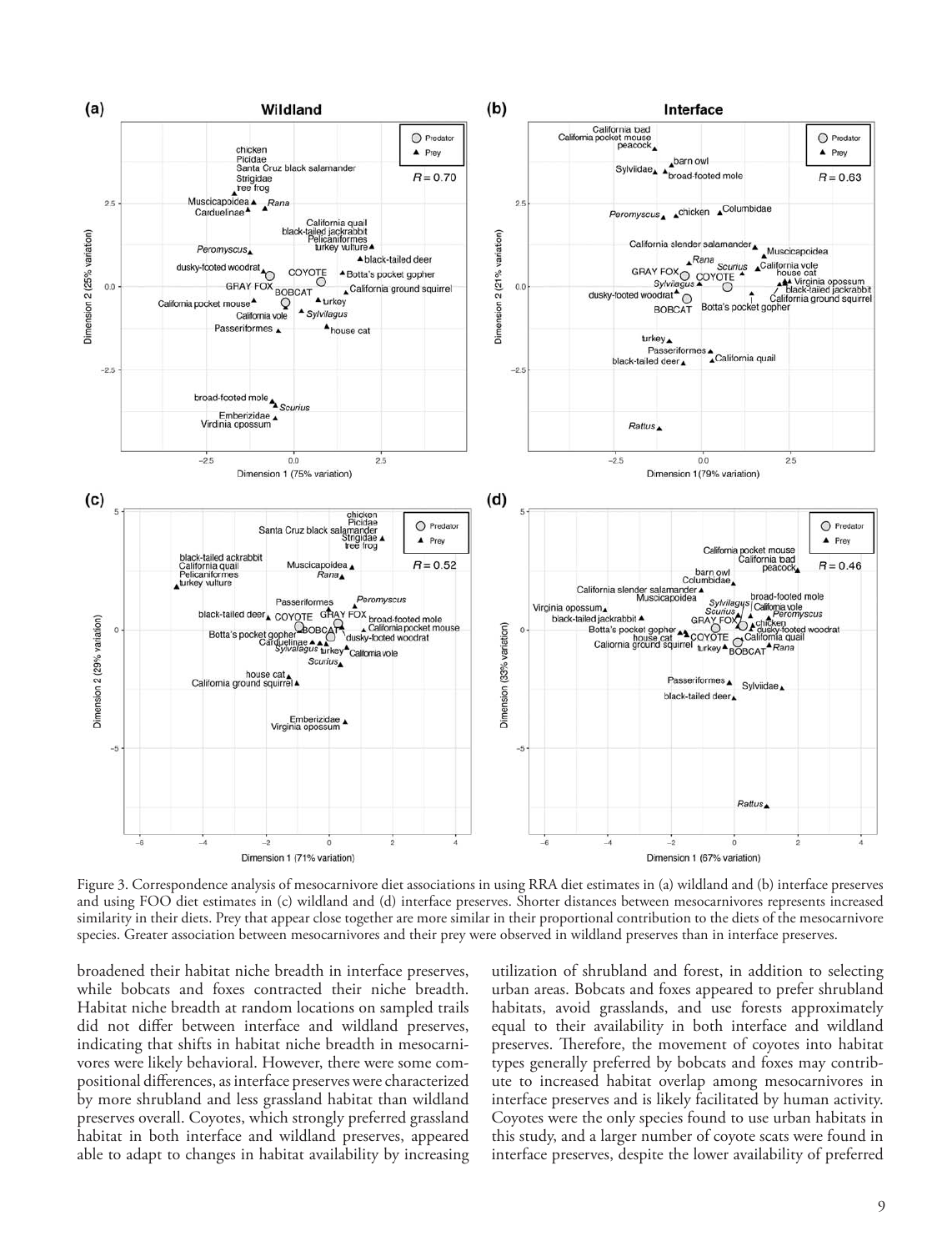Table 3. Summary statistics from coyote, bobcat, and gray fox diet analyses in wildland and interface open space preserves in the Santa Cruz Mountains, California. For measures of niche breadth and % nocturnal diet, we report estimates from both RRA data and FOO data (in parentheses). Significant differences between interface and wildland preserves are noted for measures of nocturnal prey consumption, scats containing nocturnal prey, and scats containing diurnal prey.

|                                           |                  | Covote          |              | <b>Bobcat</b> | Gray fox        |              |
|-------------------------------------------|------------------|-----------------|--------------|---------------|-----------------|--------------|
|                                           | Wildland         | Interface       | Wildland     | Interface     | Wildland        | Interface    |
| No. of scat samples                       | 22               | 34              | 75           | 28            | 49              | 76           |
| Mean prey items/scat                      | 3.59             | 3.82            | 2.71         | 3.26          | 3.45            | 2.92         |
| Total prey species richness               | 18               | 22              | 18           | 19            | 22              | 24           |
| Dietary niche breadth                     | 0.109(0.209)     | 0.142(0.213)    | 0.114(0.160) | 0.062(0.167)  | 0.076(0.159)    | 0.068(0.143) |
| Nocturnal prey composition (%)            | $71.2$ (67.1)    | $81.0$ $(77.5)$ | 81.5 (80.2)  | 82.7(71.6)    | $90.0$ $(80.3)$ | 84.6' (78.7) |
| Scats containing nocturnal prey (%) 81.8* |                  | $100*$          | 94.7         | 100           | 100             | 96.1         |
| Scats containing diurnal prey (%)         | $68.2^{\degree}$ | $47.1^{\circ}$  | 42.9         | 39.5          | 38.7            | 48.1         |

Significance levels:  $*$ p < 0.05;  $\cdot$ p < 0.10.

grasslands. This result corroborates previous finding that coyotes respond positively to human activity, perhaps because of their tolerance of people and reduced risk of puma predation (Gehrt et al. 2009, Ordeñana er al. 2010, Ripple et al. 2013, Wang et al. 2015).

Differences in dietary niche breadth estimated in RRA and FOO data showed the same qualitative patterns as habitat niche breadth for coyotes and foxes. Bobcats, however exhibited niche contractions in interface preserves for habitat and RRA diet estimates, but a dietary niche expansion using FOO data. This inconsistency could be explained by the characteristics of the data used; in interface preserves, bobcats might become more specialized from a biomass perspective, but consume a greater number of species. Incongruities in our analyses using both data types highlight the importance of considering the appropriate unit of analysis for any diet analysis using DNA metabarcoding techniques.

We found that all pairs of mesocarnivores increase diet overlap in interface preserves and coyotes increase habitat overlap with bobcats and foxes, indicating that niche partitioning is degraded in areas with higher human activity. One possible explanation for shifts in diet overlap is increased utilization of nocturnal prey species by coyotes, and subsequent attempts by foxes to mitigate increased coyote nocturnal hunting activity by hunting more diurnally-active prey. The proportion of coyote scats containing nocturnal prey increased from 82% in wildland preserves to 100% in interface preserves while scats containing diurnal prey declined from 68% to 47%, supporting observed activity shifts for coyotes in our study area from a previous study where coyotes exhibited the greatest decrease in diurnal activity with increasing disturbance of our three study species (Wang et al. 2015). The increase in proportion of scats containing nocturnal prey reflects the extent of coyote encroachment on the niche space of highly nocturnal foxes. Although foxes may be able to adapt to some extent by consuming more diurnal prey items, their dependence on hunting at night is evidenced by their high proportion of scats containing nocturnal prey in both preserve classes. Coyote shifts toward increased nocturnal prey utilization could further constrain the realized niche of the less generalist gray fox.

Although an increase in diet overlap cannot provide direct inference on the degree of exploitation competition without knowing the relative abundances of all available prey resources, it offers insight into constraints on fine-scale temporal and spatial niche partitioning, particularly in light of inconsistent differences in patterns of habitat utilization. However, factors beyond habitat use and temporal niche partitioning might contribute to increased diet overlap among carnivores. We cannot discount that the patterns we observed might be influenced by prey responses to human activity, which could alter prey diversity. Although logistical constraints for this study made acquiring density estimates for the large diversity of carnivore prey species infeasible, we attempted to minimize impacts of habitat by sampling in preserves with similar habitat types. The potential for differential prey availability does not alter the interpretation of our results on carnivore diet and overlap in response to anthropogenic disturbance, but could influence inferences made regarding the mechanism for these changes. In addition, although we only analyzed use of vertebrate prey resources in this study, canids hunting in preserves that abut residential areas could also experience some spillover of plant-based anthropogenic food not captured by our analysis. A combination of human-induced behavioral changes among carnivores, altered prey community composition, and influx of non-vertebrate anthropogenic subsidies might all contribute to shifts in carnivore diet composition and overlap.

In addition to habitat, preserve type, and activity patterns, prey use appeared to be tied to size and habitat preferences of the carnivores. Dusky-footed woodrat *Neotoma fuscipes* and brush rabbit *Sylvilagus* spp*.* were the most utilized diet items among mesocarnivores as a whole, but use of woodrat decreased with increasing carnivore species size. Larger prey species such as black-tailed jackrabbit *Lepus californicus*, house cat *Felis catus*, Virginia opossum *Didelphis virginiana*, and black-tailed deer *Odocoileus hemionus* were primarily consumed by coyotes, whereas small and forest-associated deer mice *Peromyscus* spp. were consumed mostly by gray foxes. The pocket gopher *Thomomys bottae* and ground squirrel *Spermophilus beecheyi*, two grassland species, were consumed in the highest proportions by coyotes. The partitioning of prey species by size and habitat association highlights the importance of habitat heterogeneity and prey diversity in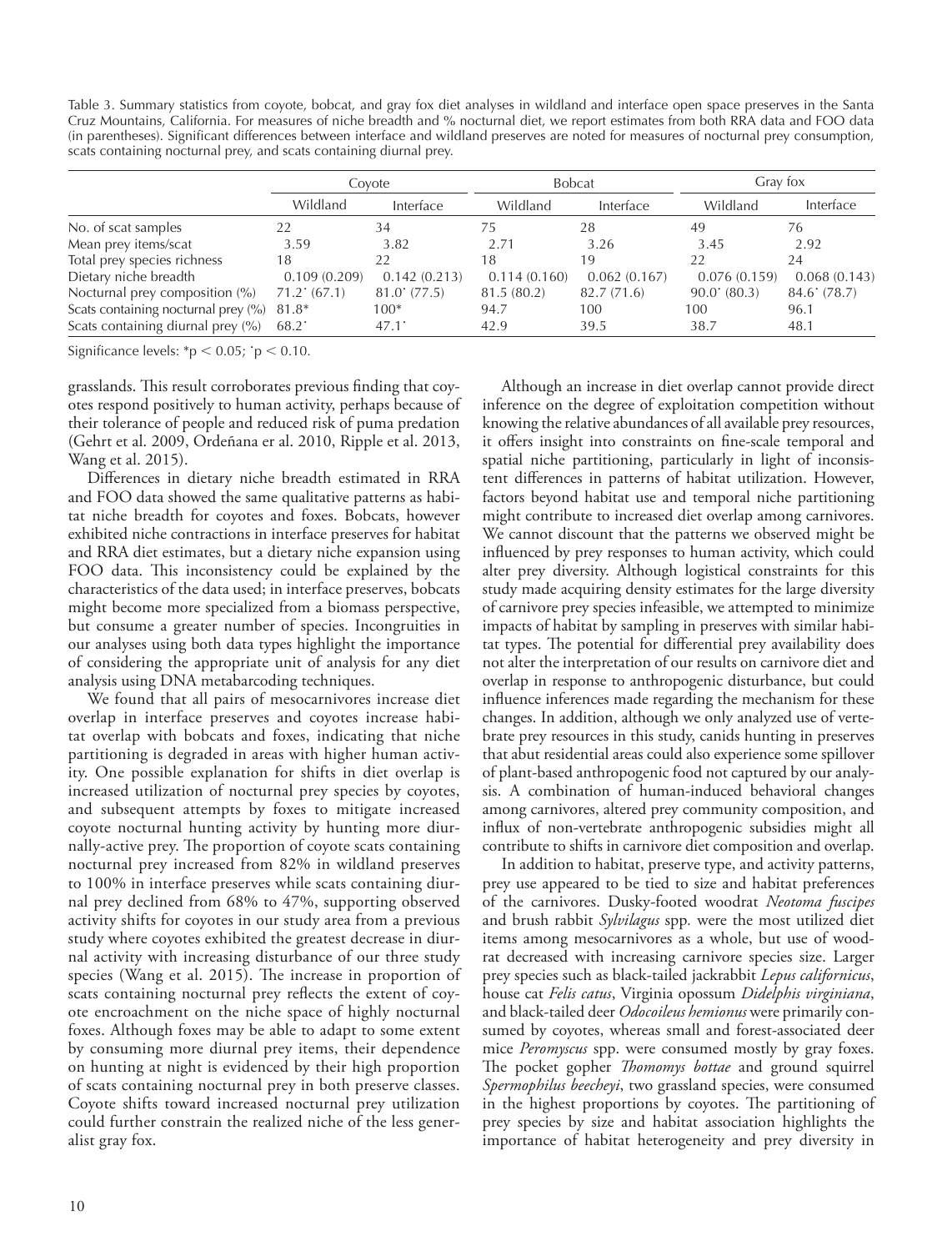supporting carnivore coexistence. Conservation of intact carnivore communities likely requires a holistic lens that focuses on the maintenance of diverse habitats, prey species, and access to prey in both day and night.

High diet and habitat overlap in interface preserves indicates that mesocarnivores in areas with high human activity likely hunt in similar habitat types and times of day to access the same resources. Reduced partitioning could therefore result in increased antagonistic interspecific interactions among carnivores or spatial shifts resulting from interspecific avoidance (Remonti et al. 2012). This is of particular relevance in regard to the coyote, which has expanded its range by 40% and is now the top predator in many ecosystems due to a reduction of top carnivores and increased human development (Prugh et al. 2009). Coyotes can suppress the populations of subordinate mesocarnivores, including gray foxes (Riley et al. 2007, Levi and Wilmers 2012, Serieys et al. 2015). Our results support that coyotes are the most adaptable mesocarnivore in this system due to their ability to expand their niche breadth in novel conditions, allowing them to encroach on the niche space of subordinate and less generalist gray foxes. Further work should investigate the degree to which mesocarnivore declines in the presence of coyotes are accentuated or explained by enhanced exploitation competition due to human-imposed restrictions in dietary niches.

Foxes and bobcats were the only mesocarnivore pair to exhibit a slight decrease in habitat overlap and an increase in diet overlap. Differential overlap responses may be a result of a heightened tradeoff that emerges from near-complete habitat overlap and very high diet overlap in wildland preserves. Because foxes and bobcats appear to prefer the same resources in wildland areas, they may struggle to further partition these resources with increased pressure from human activity and altered coyote behavior. Our work indicates that there may be a functional response between the degree of overlap in the fundamental niches of two species and the magnitude of their reduction of niche partitioning in response to novel stressors.

Indirect effects of animal behavioral adaptations to anthropogenic disturbances, through avoidance of both humans and human-adapted species, may contribute to altered composition of animal communities in human-dominated landscapes. Nearly all federally protected lands in the United States are open to recreation of some kind, and pressures on these lands are projected to increase with high rates of housing development near protected areas (Radeloff et al. 2010). Although land preservation is an essential first step to conserving ecosystems, protected lands at the wildland–urban interface may not fully maintain natural ecosystem processes and species interactions due to high levels of human activity. Mitigation of human influences on the behavior of wildlife and its cascading effects should be considered for the preservation of intact animal communities and relationships in the midst of global change.

*Acknowledgements –* Thank you very much to all the citizen scientists who participated in Conservation Scats, and to the Midpeninsula Regional Open Space District for allowing us to conduct this study on their properties. We thank the Washington Department of Fish and Wildlife for use of their facilities for our molecular analyses.

*Funding* – Funding was provided by the Phi Beta Kappa Northern California Association, NSF grant no. 1255913, and the Gordon and Betty Moore Foundation.

# **References**

- Alberti, M. et al. 2003. Integrating humans into ecology: opportunities and challenges for studying urban ecosystems. – BioScience 53: 1169–1179.
- Altschul, S. F. et al. 1990. Basic local alignment search tool. J. Mol. Biol. 215: 403–410.
- Barrueto, M. et al. 2014. Anthropogenic effects on activity patterns of wildlife at crossing structures. – Ecosphere 5: 1–19.
- Bateman, P. and Fleming, P. 2012. Big city life: carnivores in urban environments. – J. Zool. 287: 1–23.
- Bendixen, M. T. 1995. Compositional perceptual mapping using chi squared trees analysis and correspondence analysis. – J. Marketing Manage. 11: 571–581.
- Boyer, F. et al. 2016. obitools: a unix‐inspired software package for DNA metabarcoding. – Mol. Ecol. Resour. 16: 176–182.
- Caporaso, J. G.et al. 2010. QIIME allows analysis of high-throughput community sequencing data. – Nat. Methods 7: 335–336.
- Carter, N. H. and Linnell, J. D. C. 2016. Co-adaptation is key to coexisting with large carnivores. – Trends Ecol. Evol. 31: 575–578.
- Chamberlain, M. J. and Leopold, B. D. 2005. Overlap in space use among bobcats (*Lynx rufus)*, coyotes (*Canis latrans*) and gray foxes (*Urocyon cinereoargenteus*). – Am. Midl. Nat. 153: 171–179.
- Chesson, P. 2000. Mechanisms of maintenance of species diversity. – Annu. Rev. Ecol. Syst. 31: 343–366.
- Cozzi, G. et al. 2012. Fear of the dark or dinner by moonlight? Reduced temporal partitioning among Africa's large carnivores. – Ecology 93: 2590–2599.
- Crooks, K. R. and Soulé, M. E. 1999. Mesopredator release and avifaunal extinctions in a fragmented system. – Nature 400: 563–566.
- Deagle, B. E. et al. 2013. Quantifying sequence proportions in a DNA-based diet study using Ion Torrent amplicon sequencing: which counts count? – Mol. Ecol. Resour. 13: 620–633.
- De Barba, M. et al. 2014. DNA metabarcoding multiplexing and validation of data accuracy for diet assessment: application to omnivorous diet. – Mol. Ecol. Resour. 14: 306–323.
- Edgar, R. C. 2010. Search and clustering orders of magnitude faster than BLAST. – Bioinformatics 26: 2460–2461.
- Fedriani, J. M. et al. 2000. Competition and intraguild predation among three sympatric carnivores. – Oecologia 125: 258–270.
- Fernando, P. et al. 2000. Mitochondrial DNA variation, phylogeography and population structure of the Asian elephant. – Heredity 84: 362–372.
- Gehrt, S. D. et al. 2009. Home range and landscape use of coyotes in a metropolitan landscape: conflict or coexistence? – J. Mammal. 90: 1045–1057.
- Hayward, M. W. and Slotow, R. 2009. Temporal partitioning of activity in large African carnivores: tests of multiple hypotheses. – S. Afr. J. Wildl. Res. 44: 109–125.
- Hiiesalu, I. et al. 2012. Plant species richness belowground: higher richness and new patterns revealed by next‐generation sequencing. – Mol. Ecol. 21: 2004–2016.
- Hibert, F. et al. 2013. Unveiling the diet of elusive rainforest herbivores in next generation sequencing era? The tapir as a case study. – PLoS One 8: e60799.
- Hurlbert, S. H. 1978. The measurement of niche overlap and some relatives. – Ecology 59: 67–77.